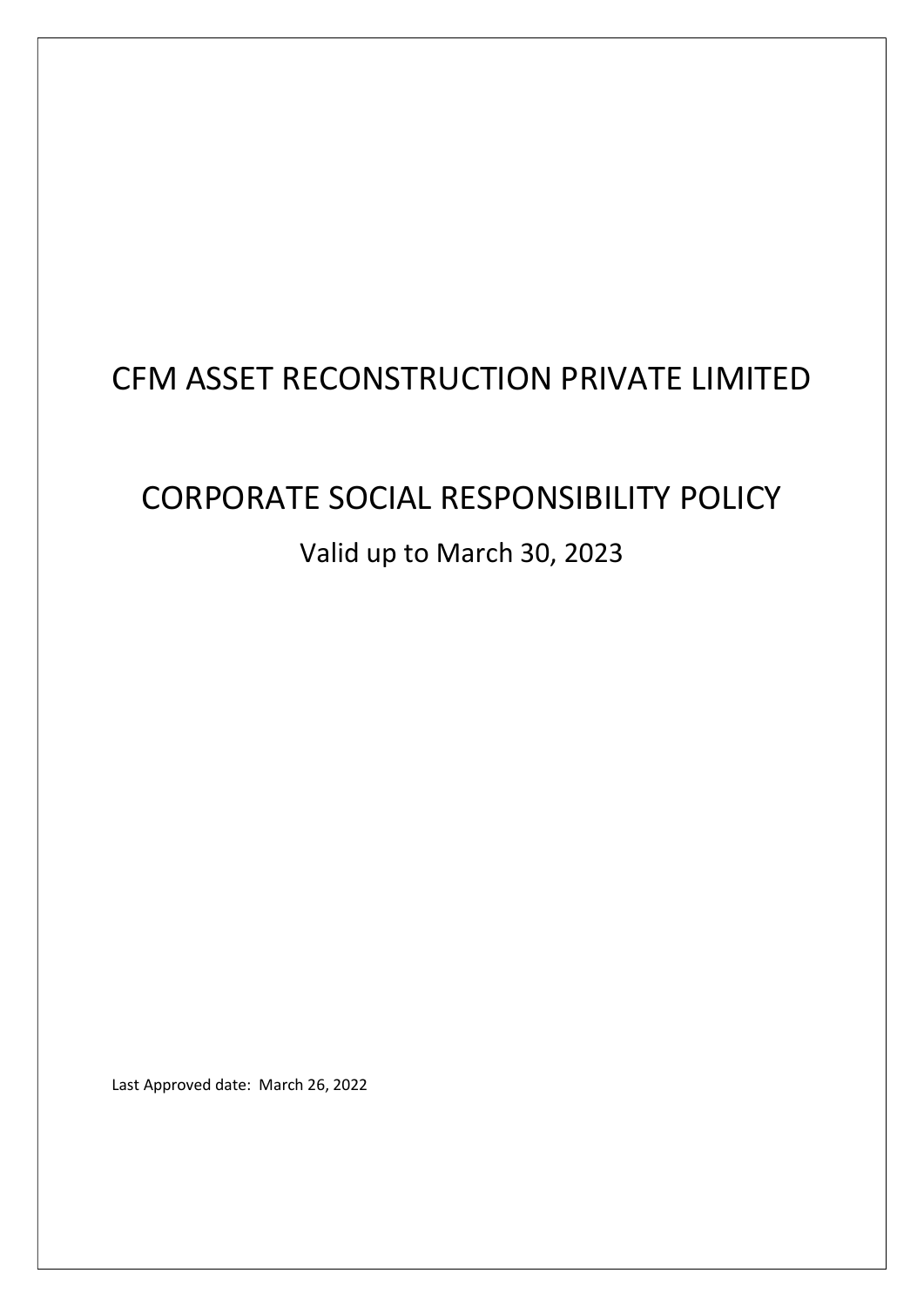# **Table of Contents**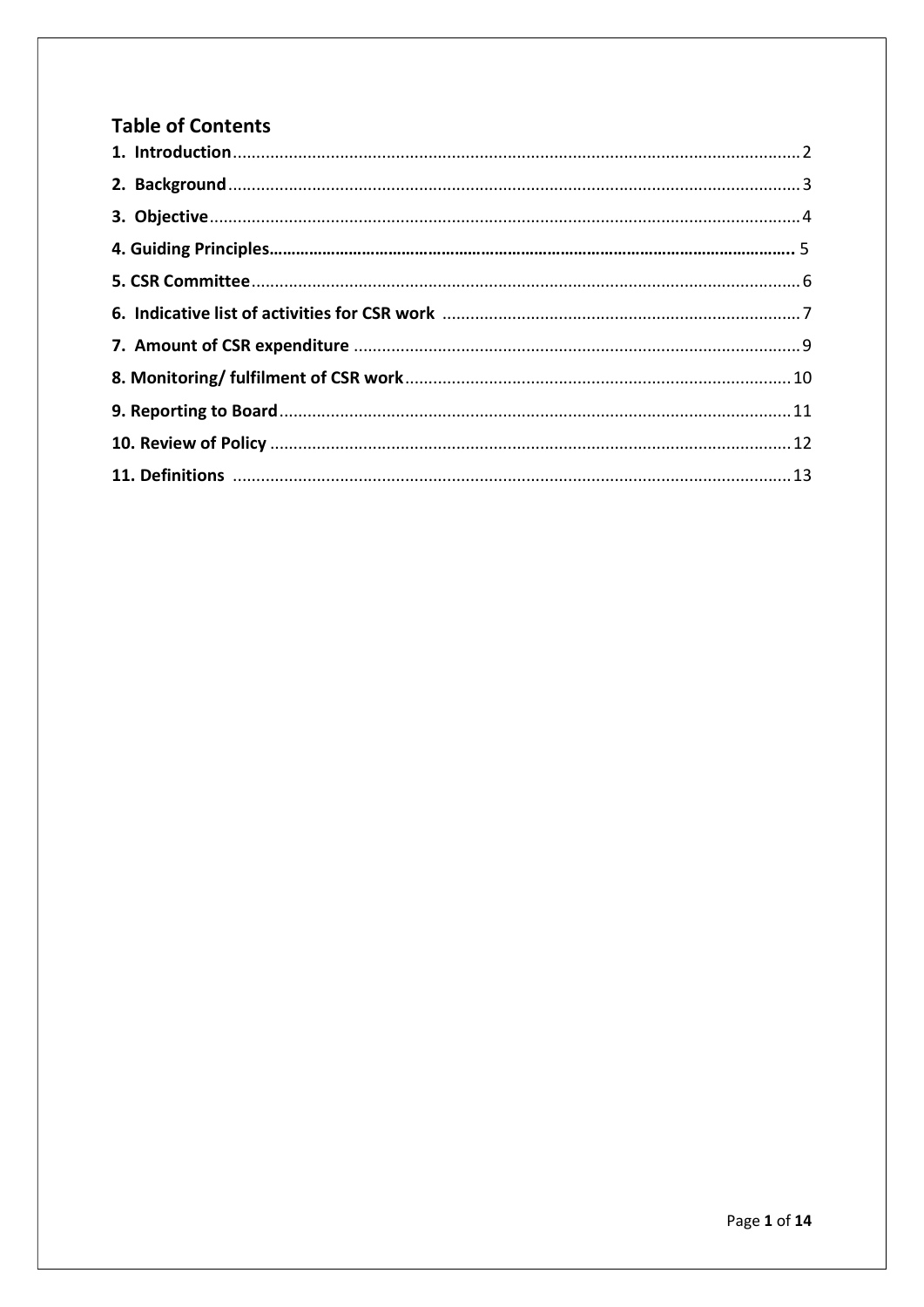# CFM ASSET RECONSTRUCTION PRIVATE LIMITED CORPORATE SOCIAL RESPONSIBILITY POLICY

#### 1. Introduction

CFM Asset Reconstruction Private Limited ('CFM ARC'), a Company limited by shares having its registered office at Block No. A/1003, West Gate, Near YMCA Club, Sur No. 835/1+3, S.G. Highway, Makarba, Ahmedabad- 380051 and Corporate office at 1st Floor, Wakefield House, Sprott Road, Ballard Estate, Mumbai 400 038 is incorporated under Companies Act, 2013 on July 30, 2015.

CFM ARC has been granted a Certificate of Registration by Reserve Bank of India ('RBI') to commence the business of securitization of asset reconstruction under section 3 of The Securitization And Reconstruction Of Financial Assets and Enforcement Of Security Interest Act, 2002 (Act 54 of 2002) (hereinafter referred to as the 'SARFAESI Act') subject to the conditions given in the letter DNBR. PD. NO 168/ 26.01.019 / 2016-17 dated August 3, 2016.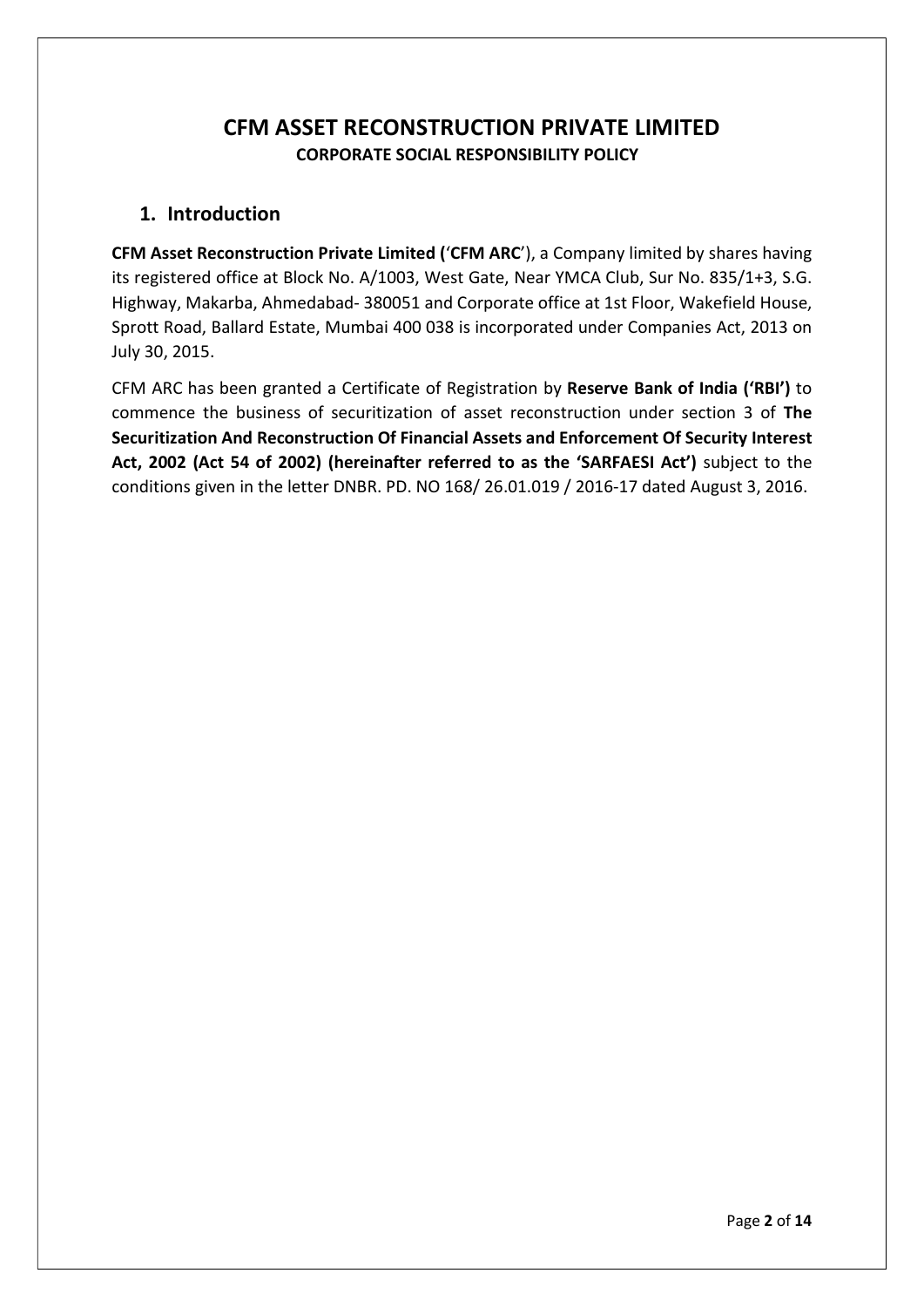#### 2. Background

Section 135 of the Companies Act, 2013 read with rules framed thereunder requires every Company having net worth of rupees five hundred crore or more, or turnover of rupees one thousand crore or more or a net profit of rupees five crore or more during the immediately preceding financial year shall constitute a Corporate Social Responsibility Committee of the Board.

Further, the Corporate Social Responsibility committee shall formulate and recommend to the Board, a Corporate Social Responsibility Policy ('CSR Policy') which shall indicate the activities to be undertaken by the Company, recommend the amount of expenditure in the CSR activities and monitor the CSR policy from time to time.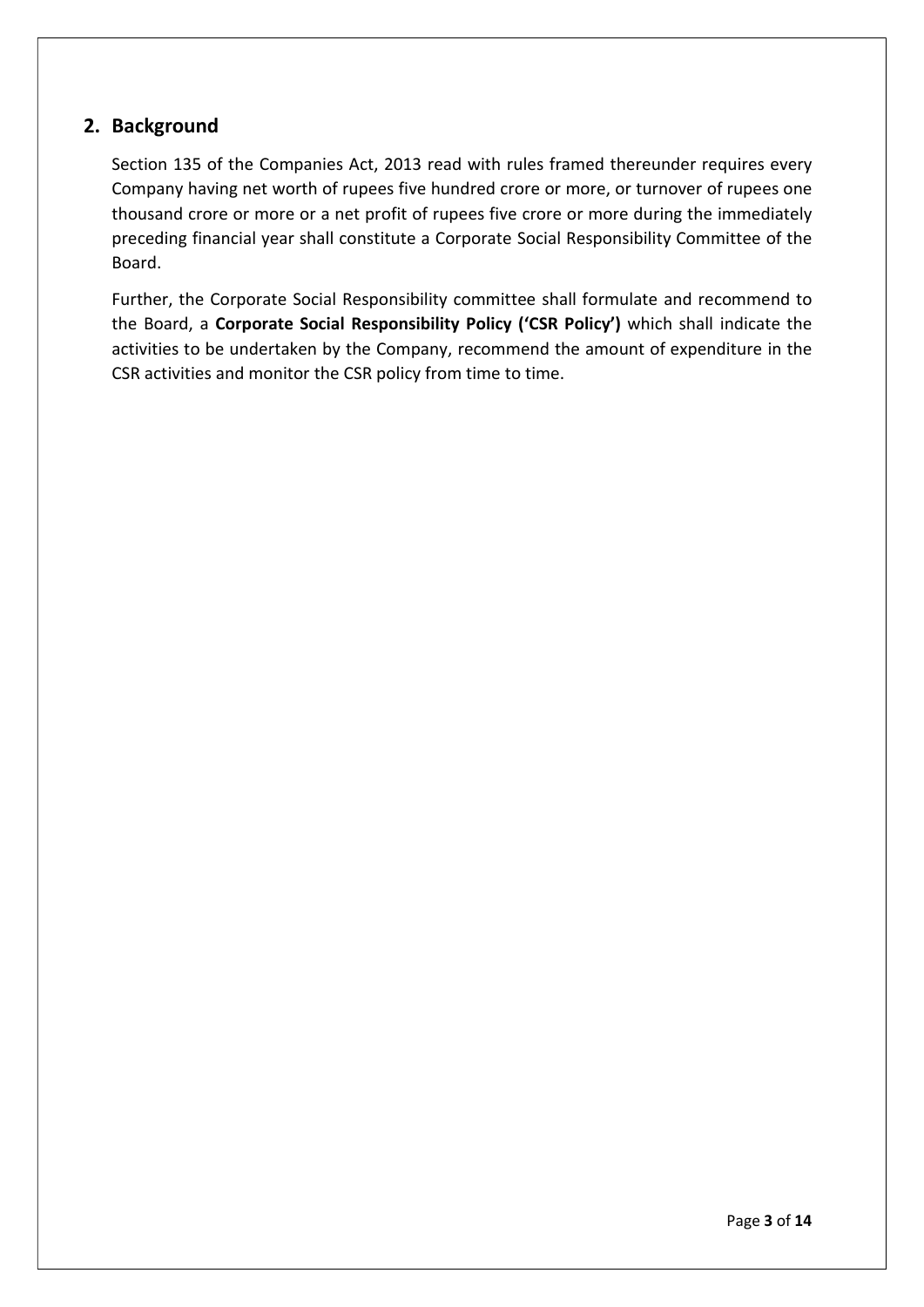## 3. Objective

- 3.1. The Objective of this Policy is to set out guiding principles and general framework for the Corporate Social Responsibility Committee to undertake CSR activities for the welfare and sustainable development of the community at large in conformity with the provisions of Companies Act, 2013 as updated from time to time or any other specific directions applicable to CFM ARC.
- 3.2. The CSR Policy shall ensure on effective and sustained CSR programme which shall manifest in the form of a progressive, socially responsible and enlightened attitude. CSR activities shall be environment friendly and conducive to growth.
- 3.3. The Corporate Social Responsibility Committee ('CSR Committee') of CFM ARC shall follow, adhere and monitor the provisions of this Policy.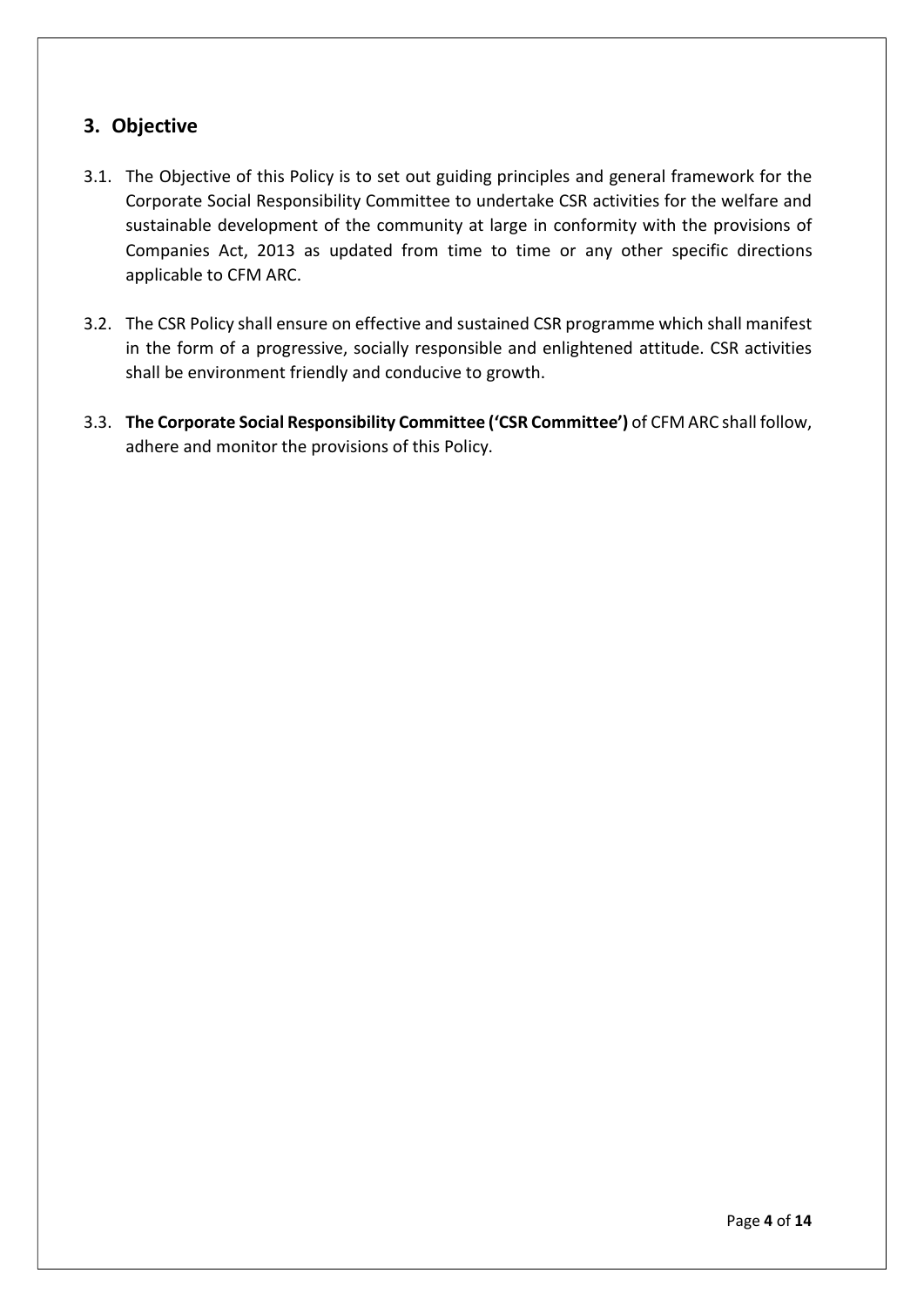#### 4. Guiding Principles

- 4.1. CSR Policy of CFM ARC shall create social and environmental value, while supporting its business objectives and enhancing relationships with key stakeholders and customers. The guiding principles for undertaking CSR framework shall be as under:
	- 4.1.1. Sustainability: CSR activities shall help in building a positive image of CFM ARC in public perception. CSR projects shall be closely linked with the principles of sustainable development;
	- 4.1.2. Accountability: CSR initiatives of CFM ARC shall be guided by Section 135 of the Companies Act, 2013 and CSR guidelines issued by the Government of India from time to time. Effective monitoring mechanism shall be put in place to ensure that the benefits accruing is as per expected levels;
	- 4.1.3. CFM ARC shall undertake ethical business practices building on existing systems for maintaining transparency and accountability. CFM ARC shall publicise CSR activities to the extent possible for the purpose of creating awareness, stakeholder information and brand value enhancement;
	- 4.1.4. CFM ARC, in compliance with section 135(4) of the Companies Act, 2013, shall disclose contents of CSR policy in its Directors report and the same shall also be displayed on CFM ARCs website;
	- 4.1.5. CFM ARC, in case of failing to spend the amount allocated towards CSR, the Board shall, in its report specify the reason for not spending the amount.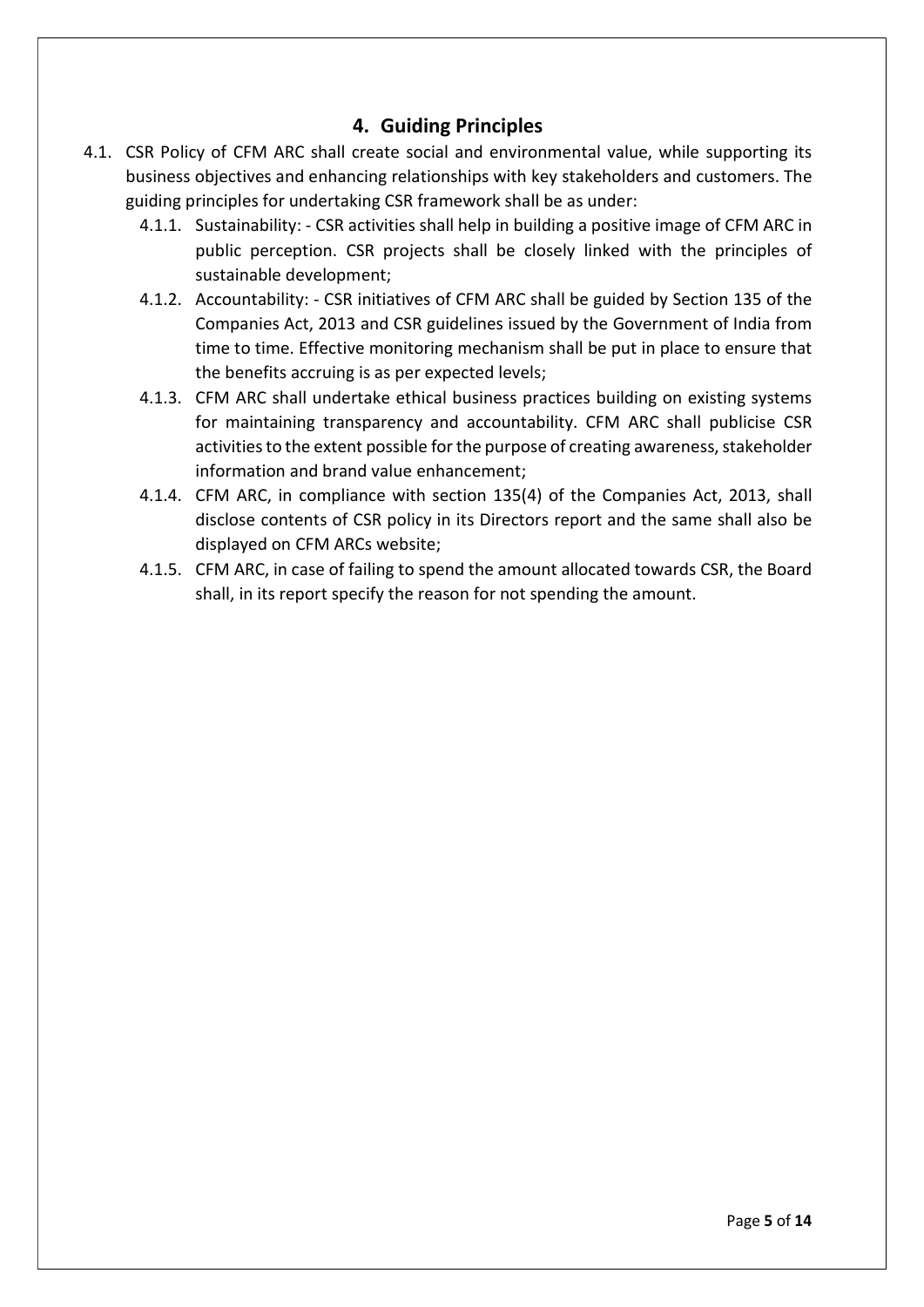#### 5. CSR Committee

- 5.1. CFM ARC shall have Corporate Social Responsibility committee of Board, which will be constituted in accordance with the provisions of Section 135 of the Companies Act, 2013 and rules formed thereunder and as amended from time to time.
- 5.2. The Corporate Social Responsibility Committee shall:
	- 5.2.1. Formulate and recommend to the Board, CSR policy which shall indicate the activities to be undertaken by CFM ARC;
	- 5.2.2. Recommend to the Board, agencies for CSR spending, which are compliant with the provisions of Section 135 of the Companies Act, 2013 and rules formed thereunder;
	- 5.2.3. Recommend the amount of expenditure to be incurred on the activities referred in para 5.2.1 above;
	- 5.2.4. Monitor the Corporate Social Responsibility Policy of CFM ARC from time to time;
	- 5.2.5. Report to the Board the status of CSR activities and contributions made by CFM ARC;
	- 5.2.6. Formulate and recommend to the Board, an annual action plan in pursuance to the CSR policy; and
	- 5.2.7. Any other requirement mandated under the Companies Act, 2013 and rules framed thereunder.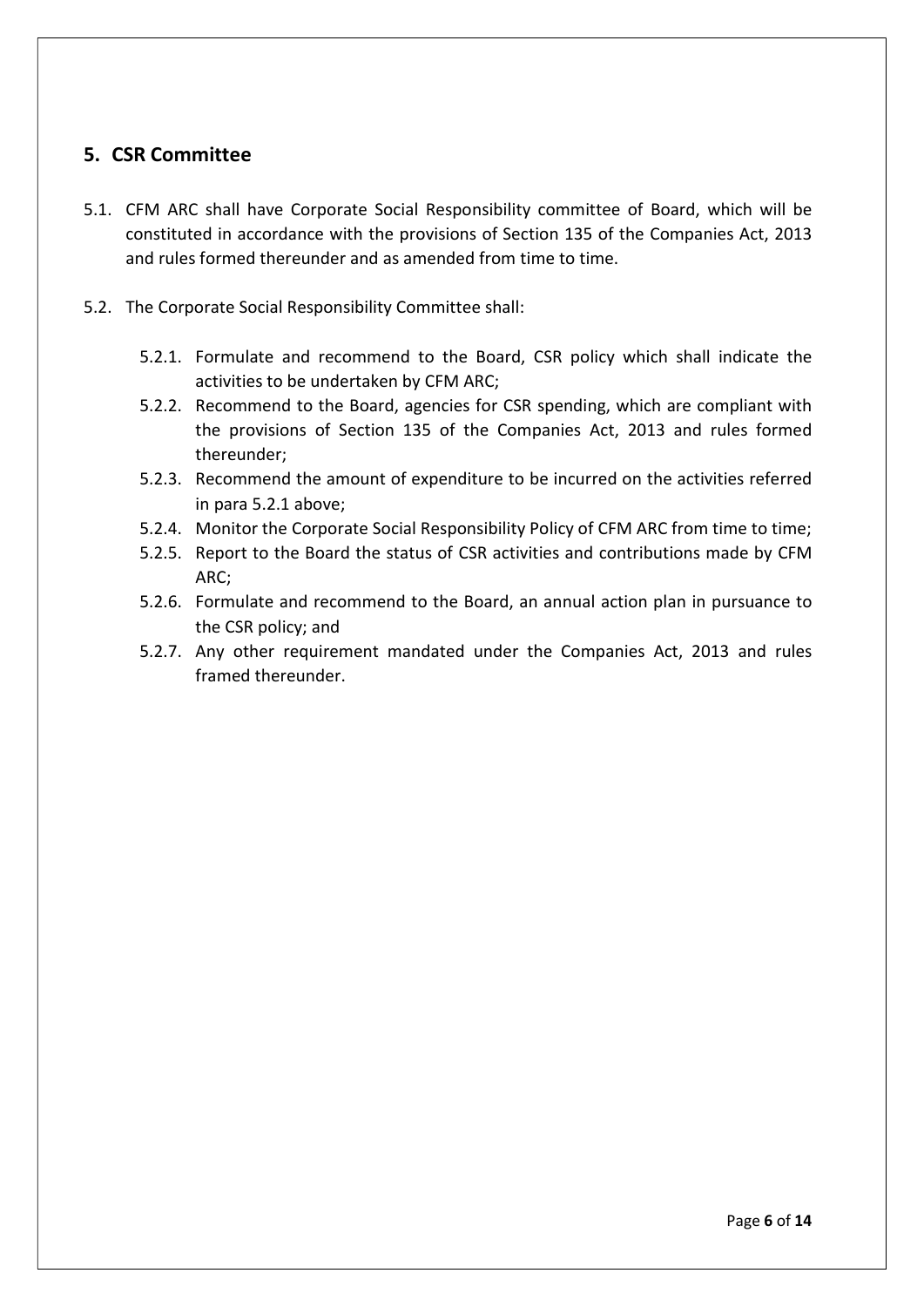#### 6. Indicative List of activities of CSR work

- 6.1. The Corporate Social Responsibility Committee shall consider any of the following activities as permitted in terms of Schedule VII of the Companies Act, 2013:
	- 6.1.1. Eradicating hunger, poverty and malnutrition, promoting preventive healthcare and sanitation including contribution to the Swach Bharat Kosh set-up by the Central Government for the promotion of sanitation and making available safe drinking water;
	- 6.1.2. Promoting education, including special education and employment enhancing vocational skills especially among children, women, elderly and differently abled and livelihood enhancement projects;
	- 6.1.3. Promoting gender equality, empowering women, setting up homes and hostels for women and orphans; setting up old-age homes, day care centres and such other facilities for senior citizens and measures for reducing inequalities faced by socially and economically backward groups;
	- 6.1.4. Ensuring environmental sustainability, ecological balance, protection of flora and fauna, animal welfare, agro forestry, conversion of natural resources and maintaining quality of soil, air and water including contribution to the Clean Ganga Fund set-up by the Central Government for rejuvenation of river Ganga;
	- 6.1.5. Protection of national heritage, art and culture including restoration of buildings and sites of historical importance and works of art; setting up public libraries; promotion and development of traditional arts and handicrafts;
	- 6.1.6. Measures for the benefit of armed forces veterans, wars widows and their dependants;
	- 6.1.7. Training to promote rural sports, nationally recognised sports, paralympic sports and Olympic sports;
	- 6.1.8. Contribution to the Prime Minister's National Relief Fund or any other fund set up by the Central Government for Socio-economic development and relief and welfare of the Scheduled Castes, the Scheduled Tribes, other Backward classes, minorities and women;
	- 6.1.9. Contributions or funds provided to technology incubators located within academic institutions which are approved by the Central Government.
	- 6.1.10. rural development projects;
	- 6.1.11. slum area development
	- 6.1.12. disaster management, including relief, rehabilitation and reconstruction activities
	- 6.1.13. Any other measures with the approval of Board of Directors on the recommendation of CSR Committee subject to the provisions of Companies Act, 2013 and rules framed thereunder.

#### 6.2. CSR activities shall be undertaken by CFM ARC in accordance with this policy.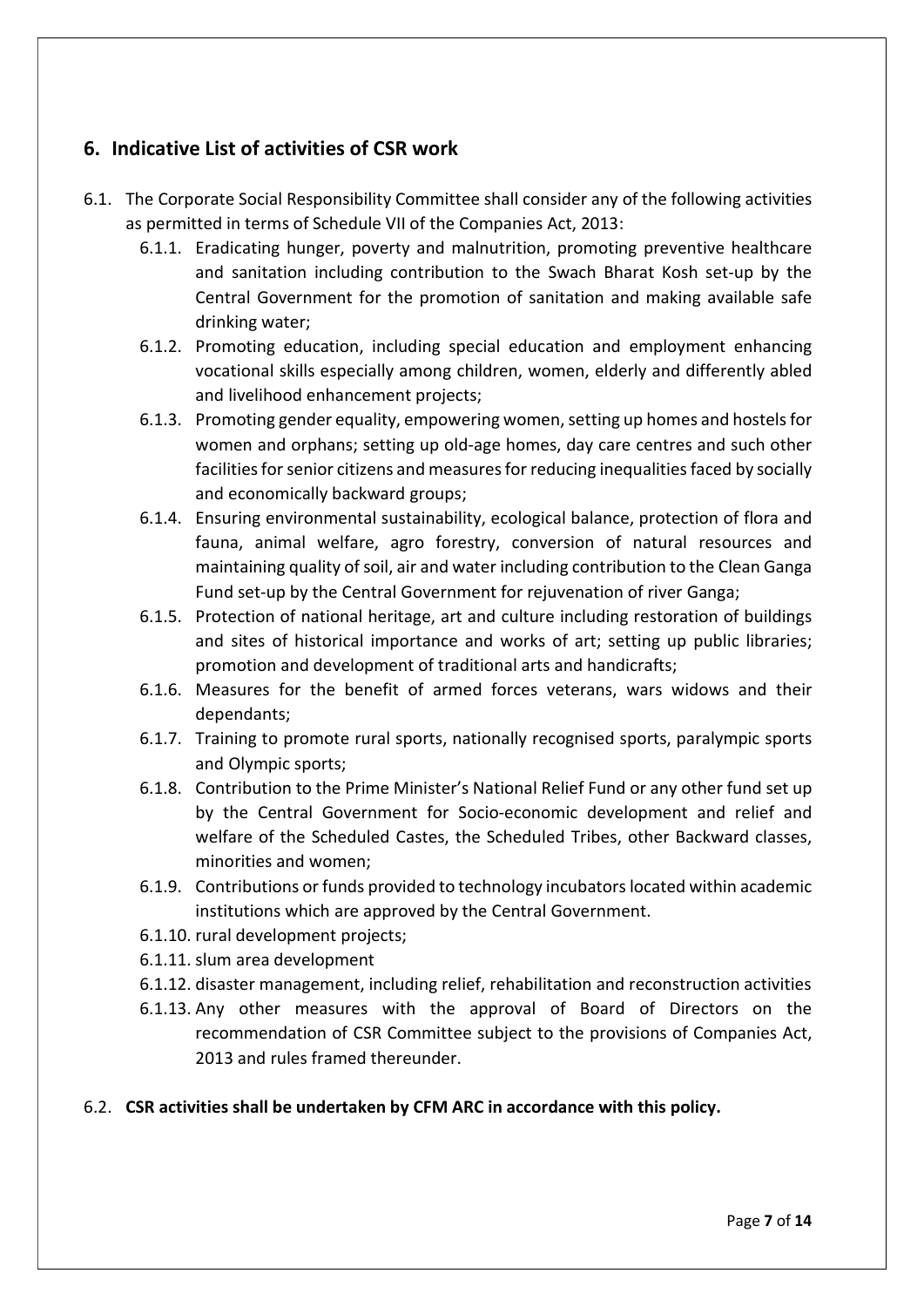- 6.3. All CSR programmes/ projects shall be approved by the Board on the recommendations of CSR committee. Changes, if any, in the programmes/ project shall be undertaken only with the approval of CSR committee/ Board.
- 6.4. CFM ARC may also collaborate/ combine with other Company for undertaking projects or programs or CSR activities, by way of pooling of CSR resources.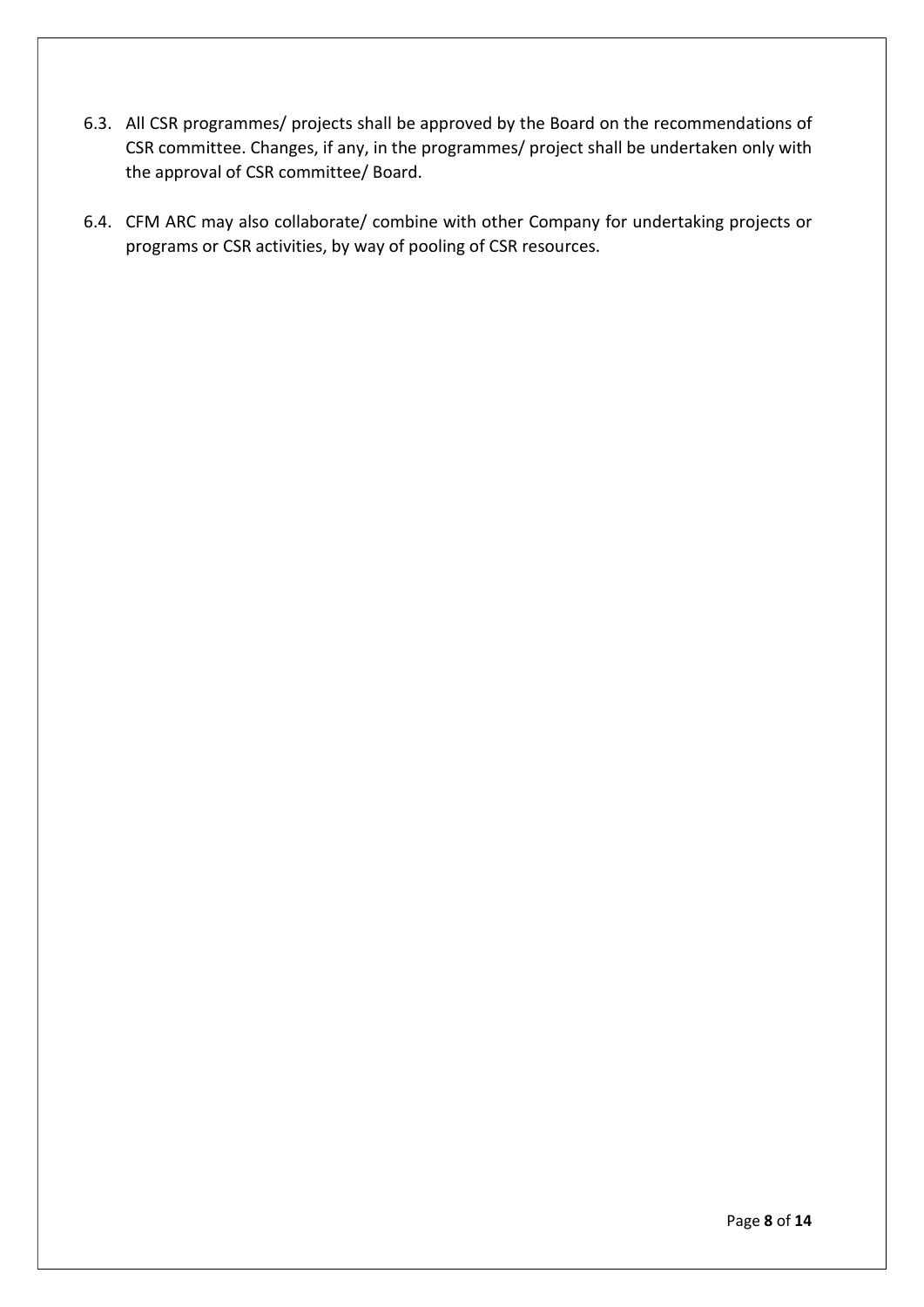## 7. Amount of CSR expenditure

- 7.1. CFM ARC shall ensure that it spends, in every financial year, at least two percent of the average  $1$ net profits made during the three immediately preceding financial years in pursuance of this CSR Policy.
- 7.2. CSR expenditure shall include all expenditure including contribution to corpus, for projects or programs relating to CSR activities approved by the Board on the recommendation of the CSR Committee, but shall not include any expenditure on any item not in conformity or not in line with activities within the purview of Schedule VII of the Companies Act 2013.
- 7.3. Any amount remaining unspent, pursuant to any ongoing project, fulfilling such conditions as may be prescribed, undertaken by CFMARC in persuance of its Corporate Social Responsibility Policy, shall be transferred by CFMARC within a period of thirty days from the end of the financial year to a special account to be opened by CFMARC in that behalf for that financial year in any scheduled bank to be called the Unspent Corporate Social Responsibility Account, and such amount shall be spent by CFMARC in pursuance of its obligation towards the Corporate Social Responsibility Policy within a period of three financial years from the date of such transfer, failing which, CFMARC shall transfer the same to a Fund specified in Schedule VII, within a period of thirty days from the date of completion of the third financial year.
- 7.4. Any excess amount of CSR expenditure made by CFMARC shall be eligible for set off against future spends towards CSR activities, upto immediate succeeding 3(three) financial years, subject to fulfilment of conditions specified under the Companies Act, 2013 and rules formed thereunder.

<sup>&</sup>lt;sup>1</sup> "Net Profit" computed in accordance with provisions of Section 198 of the Companies Act, 2013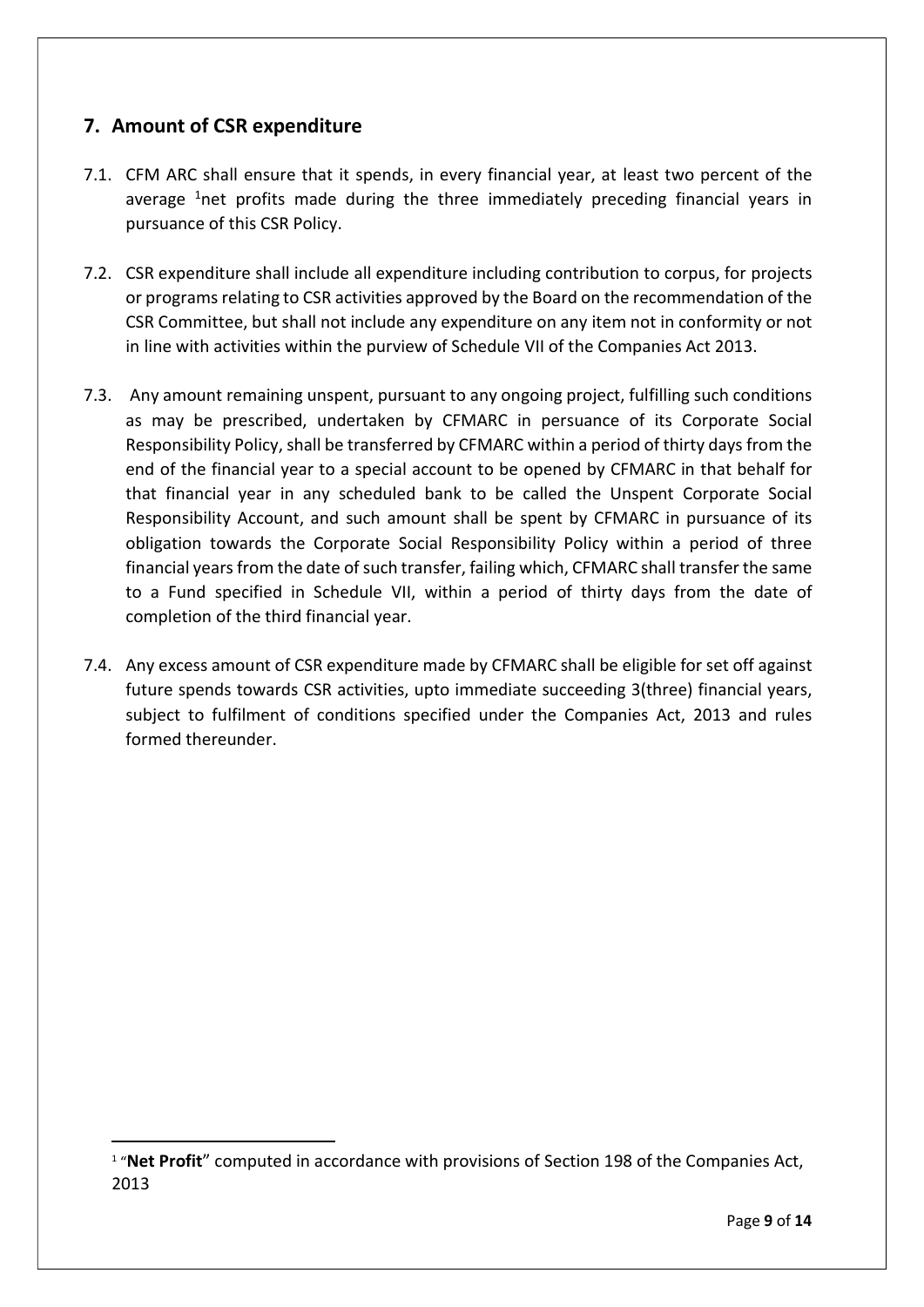#### 8. Monitoring of CSR work

- 8.1. The CSR Committee shall institute a transparent monitoring mechanism for implementation of CSR projects or programs or activities undertaken by CFM ARC.
- 8.2. CSR Committee shall, on periodic intervals as considered necessary, shall broadly discuss following parameters as monitoring mechanism for CSR activities:
	- 8.2.1. CSR expenditure approved by the Board for relevant Financial year;
	- 8.2.2. CSR expenditure incurred for the relevant Financial year;
	- 8.2.3. Periodical updates on the projects on which the expenditure has already been incurred;
	- 8.2.4. Plan of expenditure for the remaining part of the Financial year;
	- 8.2.5. Any other factors as considered necessary.
- 8.3. In case CFM ARC fails to spend the requisite amount, as mandated, the President/ Managing Director & CEO shall specify the reasons of the same to the CSR committee and the Board.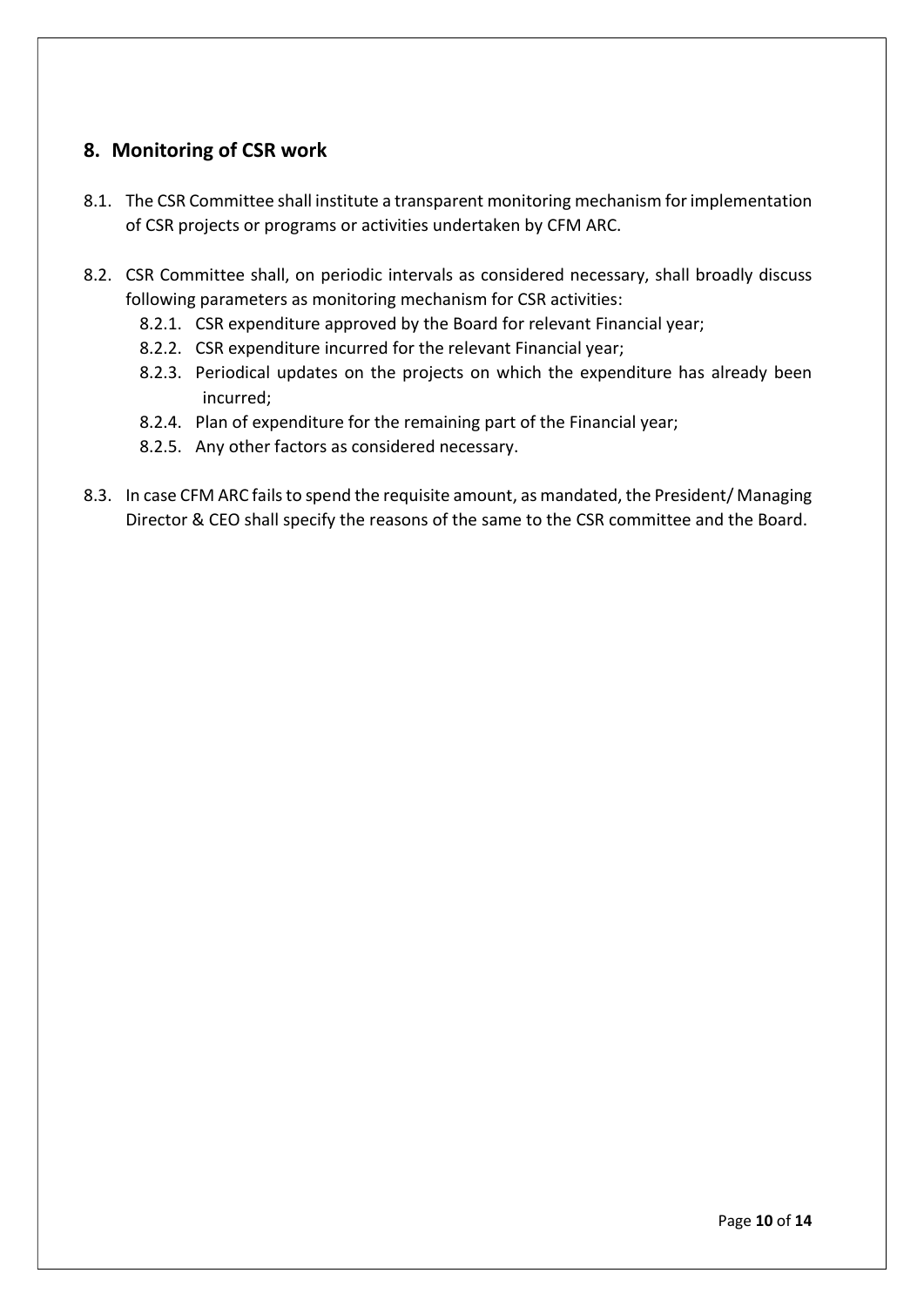#### 9. Reporting to the Board

- 9.1. The President / Managing Director & CEO shall certify and report to the CSR Committee and the Board of Directors of CFMARC, the statement on the CSR expenditure and its utilization and present it to the CSR committee and the Board of Directors of CFM ARC on periodic basis as considered fit by the members of the CSR committee and the Board of Directors of CFMARC.
- 9.2. The minutes of the meeting of CSR committee shall be reported to the Board at periodic intervals. The President/ Managing Director & CEO shall report to the Board for the activities carried under CSR initiative on periodic basis.
- 9.3. Any changes in the regulatory guidelines applicable to the CSR activities of CFM ARC shall be reported to the Board on periodic basis.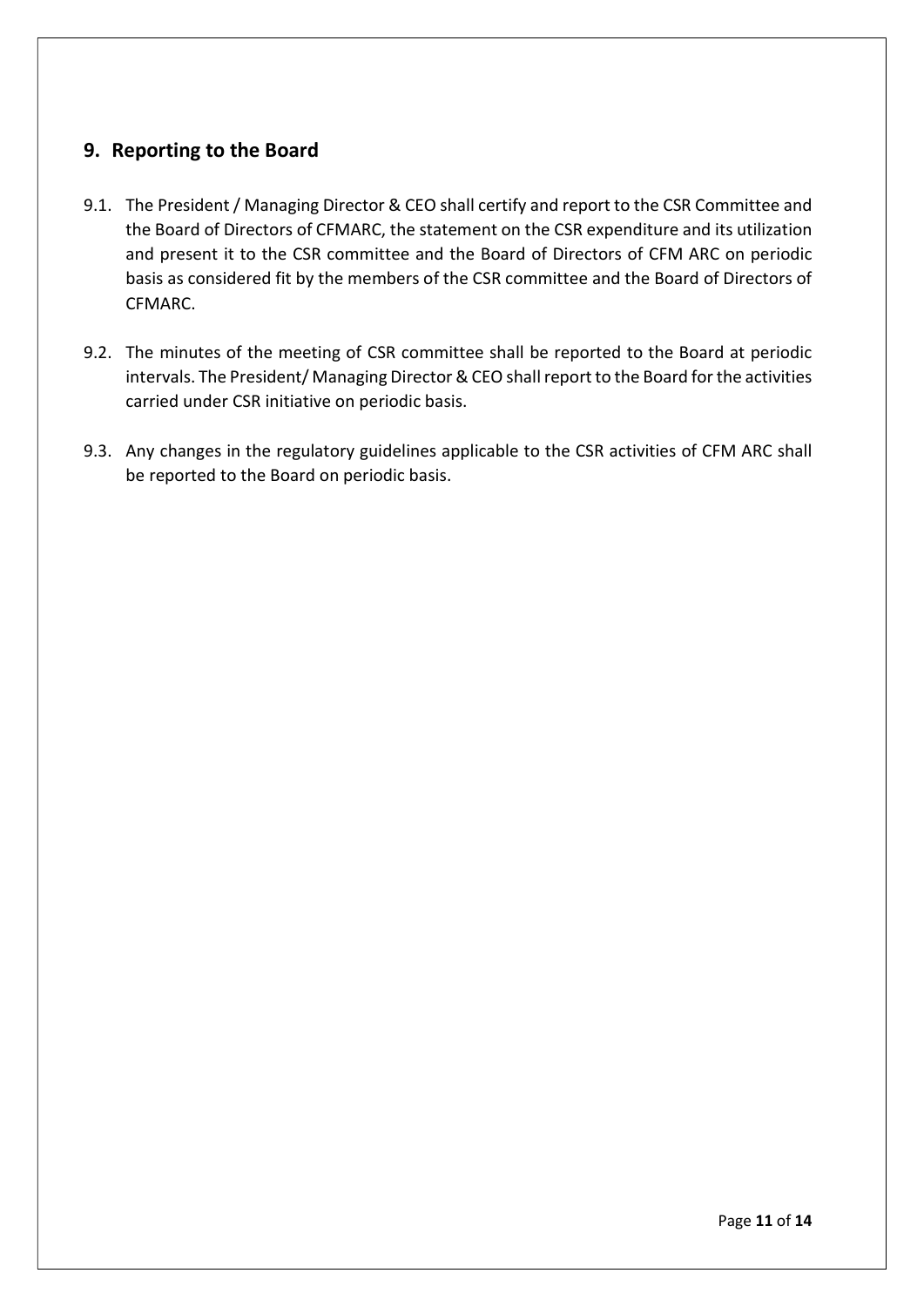# 10.Review of the Policy

- 10.1. The Board shall review the policy every year.
- 10.2. The Policy shall be reviewed by the Board and CSR committee from time to time keeping in view the changes in Regulations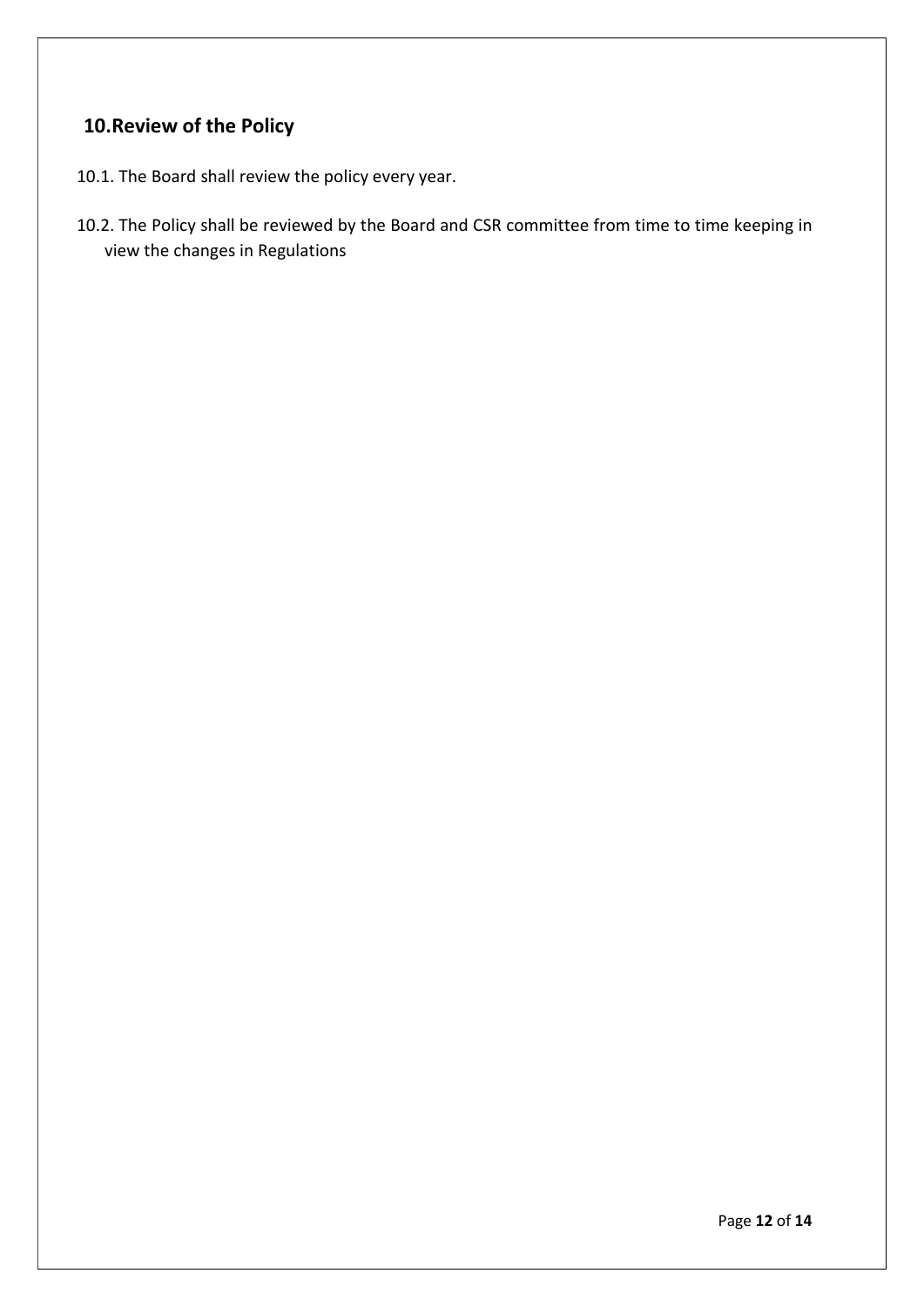# 11.Definitions

All the terms referred in this Policy shall derive its meaning from the Section 135 of the Companies Act, 2013 and the Companies (Corporate Social Responsibility Policy) Rules, 2014 as amended from time to time, last being vide notification dated 22<sup>nd</sup> January, 2021.